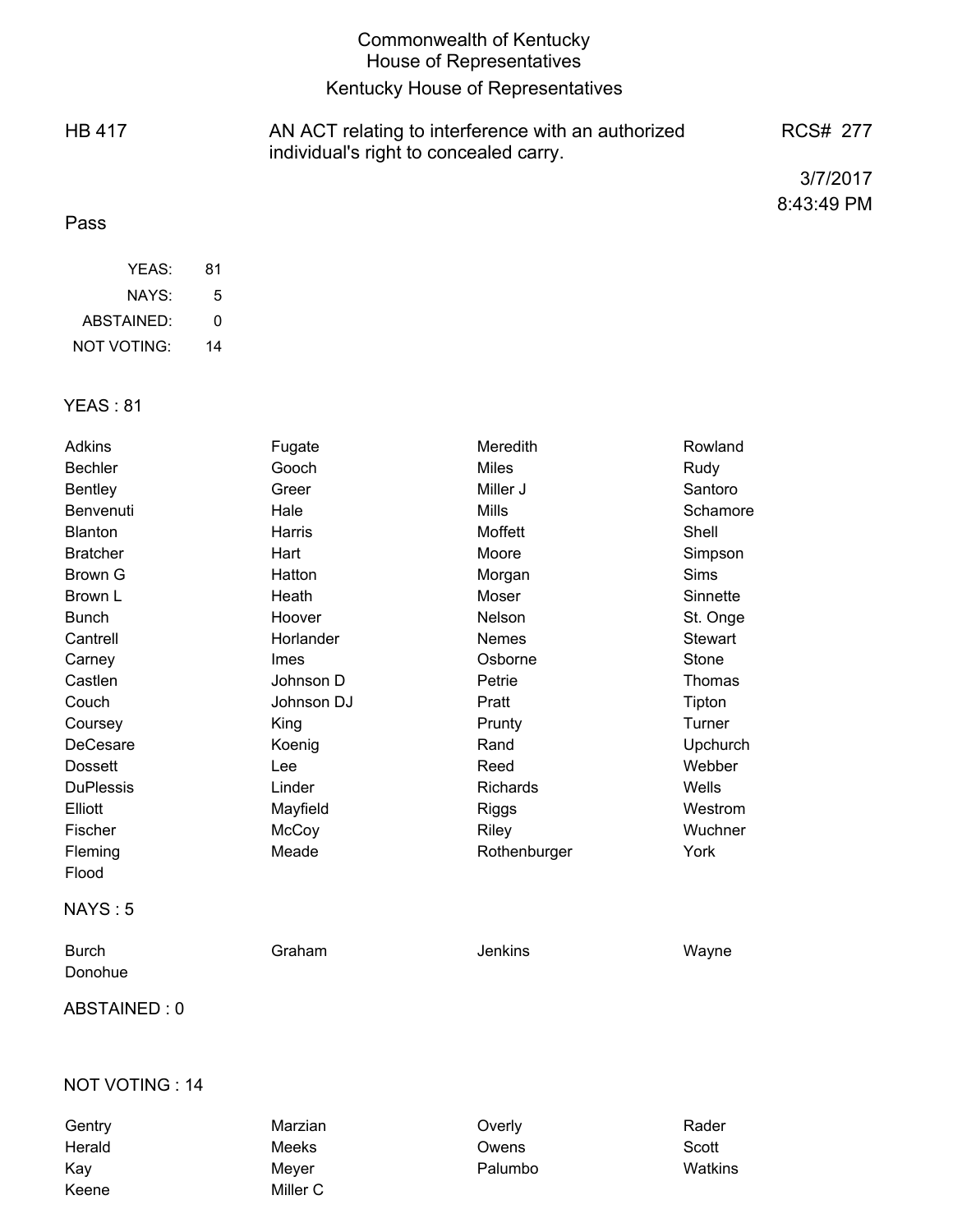| <b>Commonwealth of KY Senate</b> |                                                                                    |                                                   |                     |     |                        |             |         |  |
|----------------------------------|------------------------------------------------------------------------------------|---------------------------------------------------|---------------------|-----|------------------------|-------------|---------|--|
|                                  | <b>CONSENT</b>                                                                     | 2017 Regular Session<br>Wednesday, March 29, 2017 |                     |     |                        | <b>YEA</b>  | 38      |  |
|                                  | <b>Bill: HB 417</b>                                                                |                                                   | <b>NAY</b><br>0     |     |                        |             |         |  |
| <b>Motion to:</b>                |                                                                                    | <b>PASS HB 417 W/ SCS 2</b>                       |                     |     |                        |             |         |  |
|                                  | <b>PASS</b><br>Title: AN ACT relating to an individual's right to concealed carry. |                                                   |                     |     |                        | $\mathbf 0$ |         |  |
|                                  |                                                                                    |                                                   |                     |     |                        |             |         |  |
|                                  |                                                                                    | YNP                                               |                     | YNP |                        |             | YNP     |  |
| <b>*Alvarado</b>                 |                                                                                    |                                                   | *Hornback           |     | *Schroder              |             |         |  |
| *Bowen                           |                                                                                    |                                                   | *Humphries          |     | *Seum                  |             |         |  |
| *Buford                          |                                                                                    |                                                   | <b>Jones</b>        |     | *Smith                 |             |         |  |
| *Carpenter                       |                                                                                    |                                                   | *Kerr               |     | <i><b>*Stivers</b></i> |             |         |  |
|                                  | <b>*Carroll, Danny</b>                                                             |                                                   | <b>*McDaniel</b>    |     | *Thayer                |             |         |  |
|                                  | <b>Carroll, Julian</b>                                                             |                                                   | <b>McGarvey</b>     |     | Thomas                 |             |         |  |
| <b>Clark</b>                     |                                                                                    |                                                   | <b>*Meredith</b>    |     | Turner                 |             |         |  |
| *Embry                           |                                                                                    |                                                   | <b>Neal</b>         |     | Webb                   |             |         |  |
| *Girdler                         |                                                                                    |                                                   | <b>Parrett</b>      |     | *West                  |             |         |  |
| <b>*Givens</b>                   |                                                                                    |                                                   | <b>*Raque Adams</b> |     | *Westerfield           |             |         |  |
| <b>Harper Angel</b>              |                                                                                    |                                                   | <b>Ridley</b>       |     | *Wilson                |             |         |  |
| *Harris                          |                                                                                    |                                                   | <b>*Robinson</b>    |     | *Wise                  |             |         |  |
| *Higdon                          |                                                                                    |                                                   | *Schickel           |     |                        |             | 6:35 PM |  |